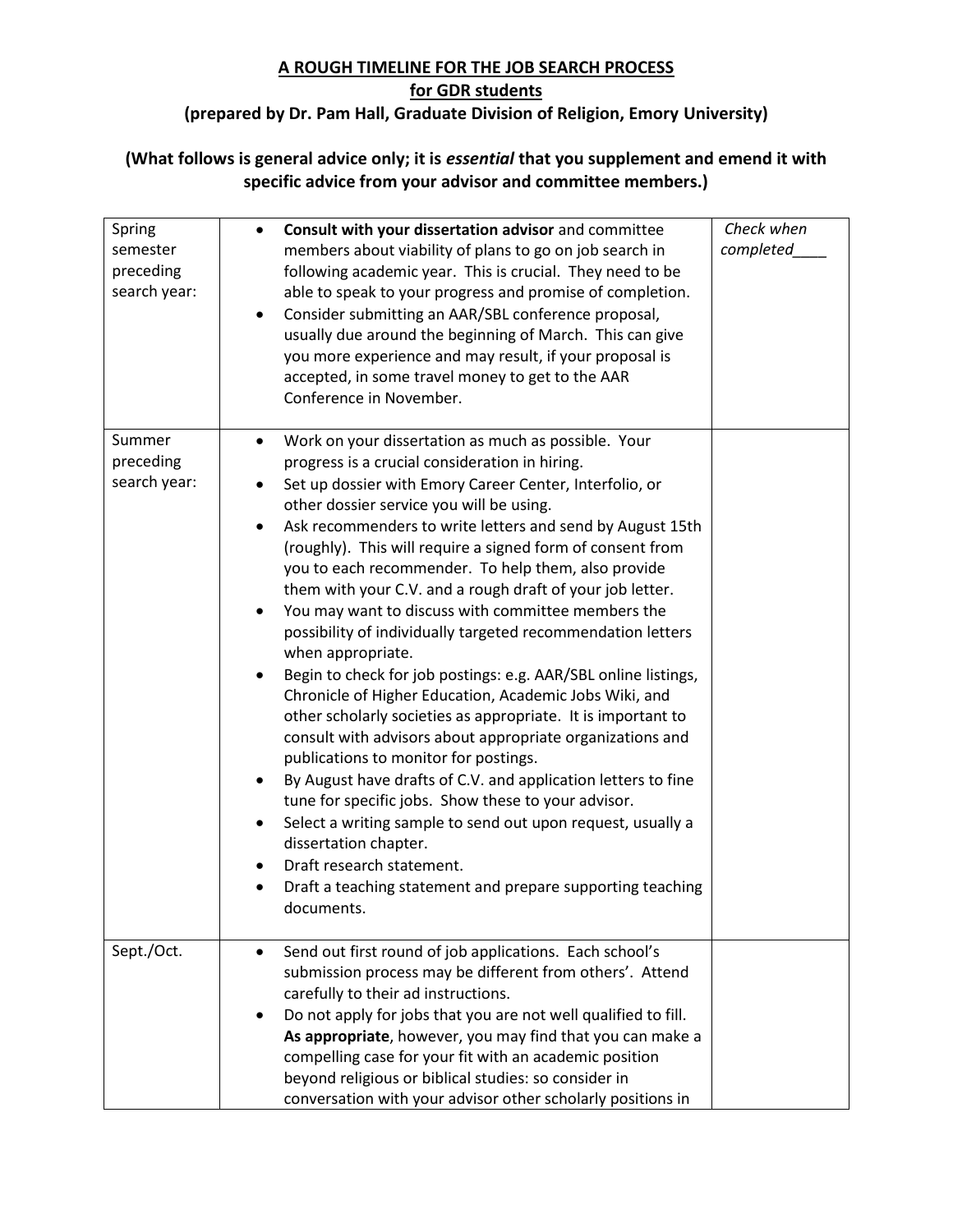|      | areas such as Middle Eastern studies, sociology, literature,<br>etc. Your fit depends of course on the character of your<br>training and dissertation project. Be guided by your advisor<br>and committee in this.<br>If you are asking for specific recommendation letters to<br>specific schools from committee members, please allow<br>extra time for these requests. Ask if you may send<br>recommenders a reminder about them a week in advance.<br>Continue to work on your dissertation.                                                                                                                                                                             |  |
|------|------------------------------------------------------------------------------------------------------------------------------------------------------------------------------------------------------------------------------------------------------------------------------------------------------------------------------------------------------------------------------------------------------------------------------------------------------------------------------------------------------------------------------------------------------------------------------------------------------------------------------------------------------------------------------|--|
| Oct. | Prepare for interviews at AAR/SBL. Ask your COS advisor or<br>dissertation advisor if relevant faculty can help by forming a<br>mock interview panel for you.<br>Prepare for interviews by having in mind a short summary<br>of your dissertation project targeted to a general academic<br>audience.<br>Prepare for interviews by considering how you might teach<br>relevant courses needed by the interviewing departments.<br>Prepare for interviews further by considering carefully<br>professional attire for the interview.                                                                                                                                          |  |
| Nov. | Prepare for interviews at AAR/SBL Annual Conference by<br>$\bullet$<br>researching schools and departments with whom interviews<br>have been scheduled.<br>Interviews at AAR/SBL: have a good question for each<br>interview. Project interest and good energy. Enjoy talking<br>about your work and seek to learn from each interview.<br>Even if you do not have interviews scheduled, attend<br>AAR/SBL Conference if possible. It is a major opportunity<br>for professional networking, including for publishing.<br>Continue to work on your dissertation. Being done will be<br>the gift that keeps on giving.                                                        |  |
| Dec. | Continue applying for jobs posted later in the Fall and<br>possibly for post-docs and Visiting Asst. Professorships for<br>the coming year.<br>You are likely to hear by the holiday break about possible<br>campus interview visits from earlier interviews from the<br>AAR/SBL. When you receive turn-downs, take them in<br>stride.<br>Consider carefully in conversation with your advisor a<br>suitable "job talk" for campus interviews you receive: you<br>will also get some instruction about this from the schools<br>who invite you to campus.<br>Be prudent in the use of presentation technologies, which<br>can go awry and displace attention from your talk. |  |